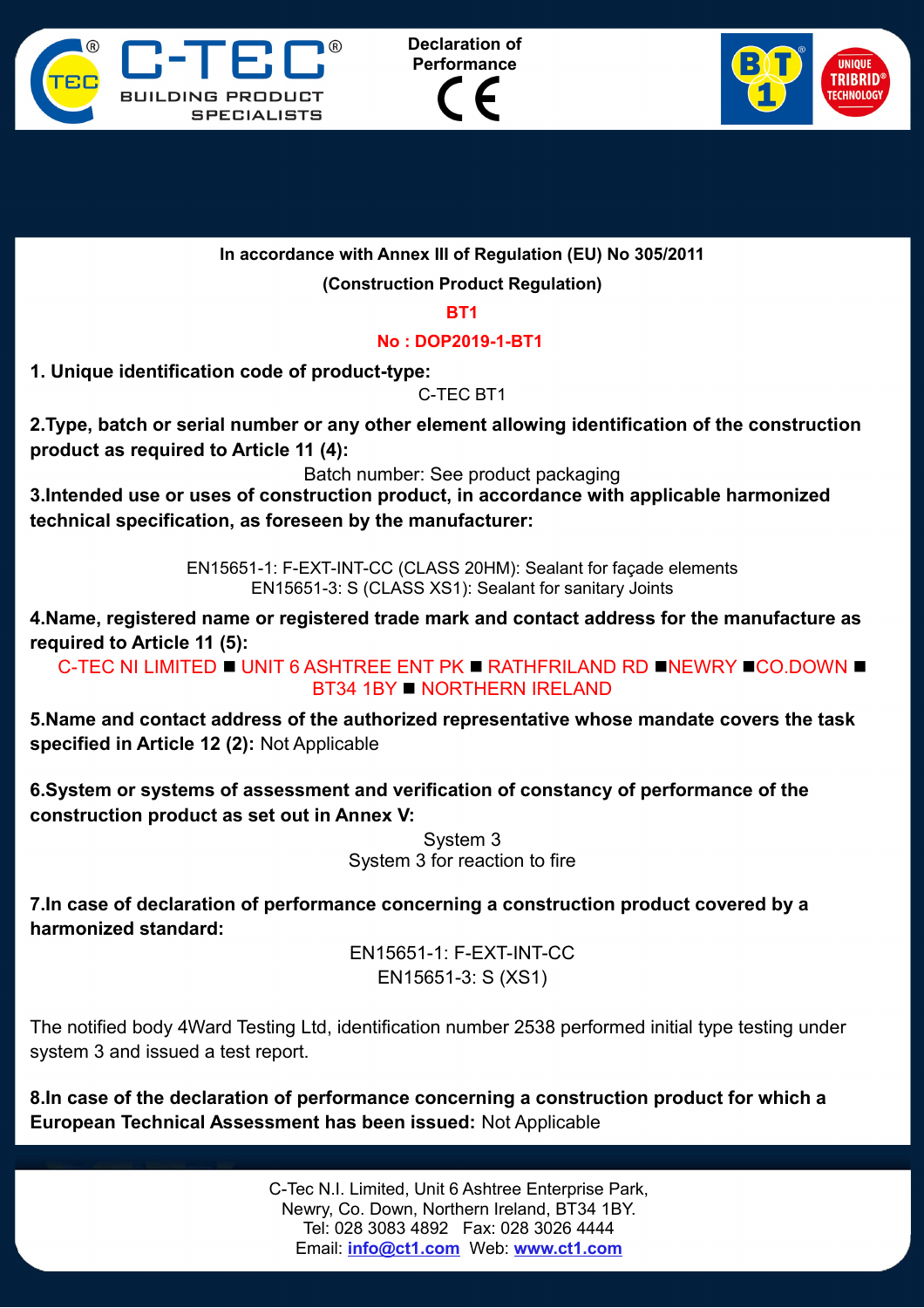





## **9. Declared performance**

## **EN 15651-1: F-EXT-INT-CC Non-structural sealant for joints on the external and internal side of façade elements Pre-Conditioning: Method B (according to ISO 8340) Substrate: Glass – without primer Aluminium - without primer Mortar – with primer**

| <b>Essential characteristics</b>                               | <b>Performance</b>                        | <b>Harmonized technical</b><br>specification |  |  |
|----------------------------------------------------------------|-------------------------------------------|----------------------------------------------|--|--|
| <b>Reaction to fire (EN13501)</b>                              | <b>Class E</b>                            |                                              |  |  |
| Release of chemical dangerous to the<br>environment and health | $NPD(*)$<br>See product safety data sheet |                                              |  |  |
|                                                                |                                           |                                              |  |  |
| <b>Water Tightness &amp; Air Tightness as determined by:</b>   |                                           |                                              |  |  |
| <b>Resistance to flow</b>                                      | $\leq$ 3 mm                               | EN 15651-1:2012                              |  |  |
| $\overline{1}$ and $\overline{2}$ is $\overline{3}$            | $\sim$ 0.0/                               | ENLAECEA A.OOAO                              |  |  |

| <b>Loss of volume</b>                      | $\leq$ 0 %  | <b>EN 15651-1:2012</b> |
|--------------------------------------------|-------------|------------------------|
| Tensile properties: elongation at break NF |             | <b>EN 15651-1:2012</b> |
| <b>Durability</b>                          | <b>Pass</b> | EN 15651-1:2012        |

## **EN 15651-3: S Non-structural sealant for sanitary joints Pre-Conditioning: Method B (according to ISO 8340) Substrate: Glass - without primer Aluminium - without primer**

## **Mortar - with primer**

| <b>Essential characteristics</b>                               | Performance                               | <b>Harmonized technical</b><br>specification |  |
|----------------------------------------------------------------|-------------------------------------------|----------------------------------------------|--|
| <b>Reaction to fire (EN13501)</b>                              | <b>Class E</b>                            |                                              |  |
| Release of chemical dangerous to the<br>environment and health | $NPD(*)$<br>See product safety data sheet |                                              |  |
|                                                                |                                           |                                              |  |
| Water Tightness & Air Tightness as determined by:              |                                           |                                              |  |
| <b>Resistance to flow</b>                                      | $\leq$ 3 mm                               | EN 15651-3:2012                              |  |
| <b>Loss of volume</b>                                          | $\leq 20 \%$                              | EN 15651-3:2012                              |  |
| Tensile properties: elongation at break                        | <b>NF</b>                                 | EN 15651-3:2012                              |  |
| <b>Microbiological Growth</b>                                  | XS <sub>1</sub>                           | EN 15651-3:2012                              |  |
| <b>Durability</b>                                              | <b>Pass</b>                               | EN 15651-3:2012                              |  |

C-Tec N.I. Limited, Unit 6 Ashtree Enterprise Park, Newry, Co. Down, Northern Ireland, BT34 1BY. Tel: 028 3083 4892 Fax: 028 3026 4444 Email: **[info@ct1.com](mailto:info@ct1ltd.com)** Web: **www.ct1.com**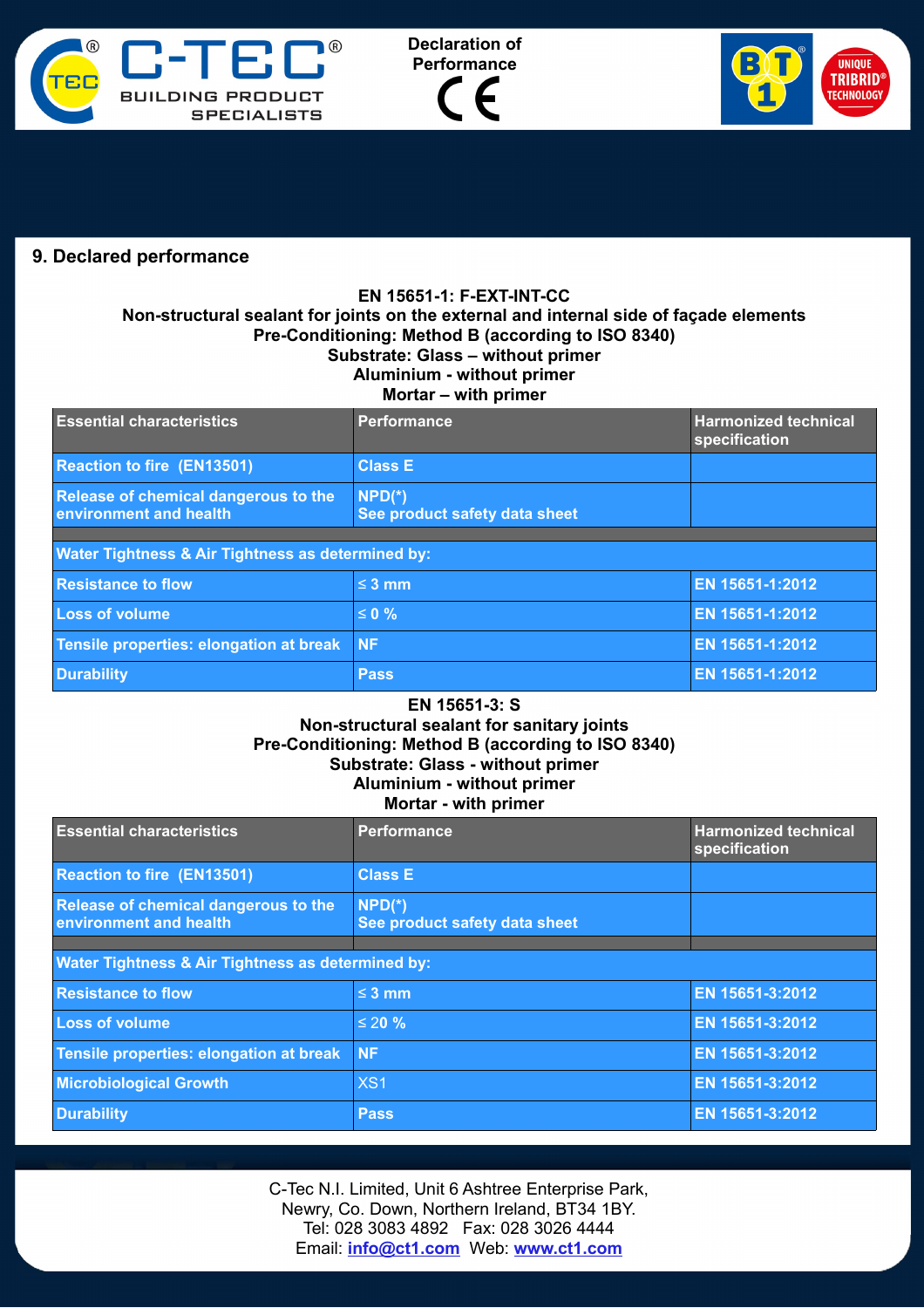





**(\*) See material safety data sheet NPD: No Performance Determined NF: No Failure NR: Not required**

**Where pursuant in Article 37 or 38 the Specific Technical Documentation has been used, the requirements with which the product complies:** Not Applicable

**1. 10. The performance of the product identified in points 1 and 2 is in conformity with the declared performance in point 9. This declaration of performance is issued under the sole responsibility of the manufacturer identified in point 4.**

**Signed for and on behalf of the manufacturer by**

 **MANAGING DIRECTOR C-TEC NI LIMITED**

 $\mathcal{W} \times \mathcal{W} \times \mathcal{W} \times \mathcal{W} \times \mathcal{W} \times \mathcal{W} \times \mathcal{W} \times \mathcal{W} \times \mathcal{W} \times \mathcal{W} \times \mathcal{W} \times \mathcal{W} \times \mathcal{W} \times \mathcal{W} \times \mathcal{W} \times \mathcal{W} \times \mathcal{W} \times \mathcal{W} \times \mathcal{W} \times \mathcal{W} \times \mathcal{W} \times \mathcal{W} \times \mathcal{W} \times \mathcal{W} \times \mathcal{W} \times \mathcal{W} \times \mathcal{W} \times \mathcal{$ 

C-Tec N.I. Limited, Unit 6 Ashtree Enterprise Park, Newry, Co. Down, Northern Ireland, BT34 1BY. Tel: 028 3083 4892 Fax: 028 3026 4444 Email: **[info@ct1.com](mailto:info@ct1ltd.com)** Web: **www.ct1.com**